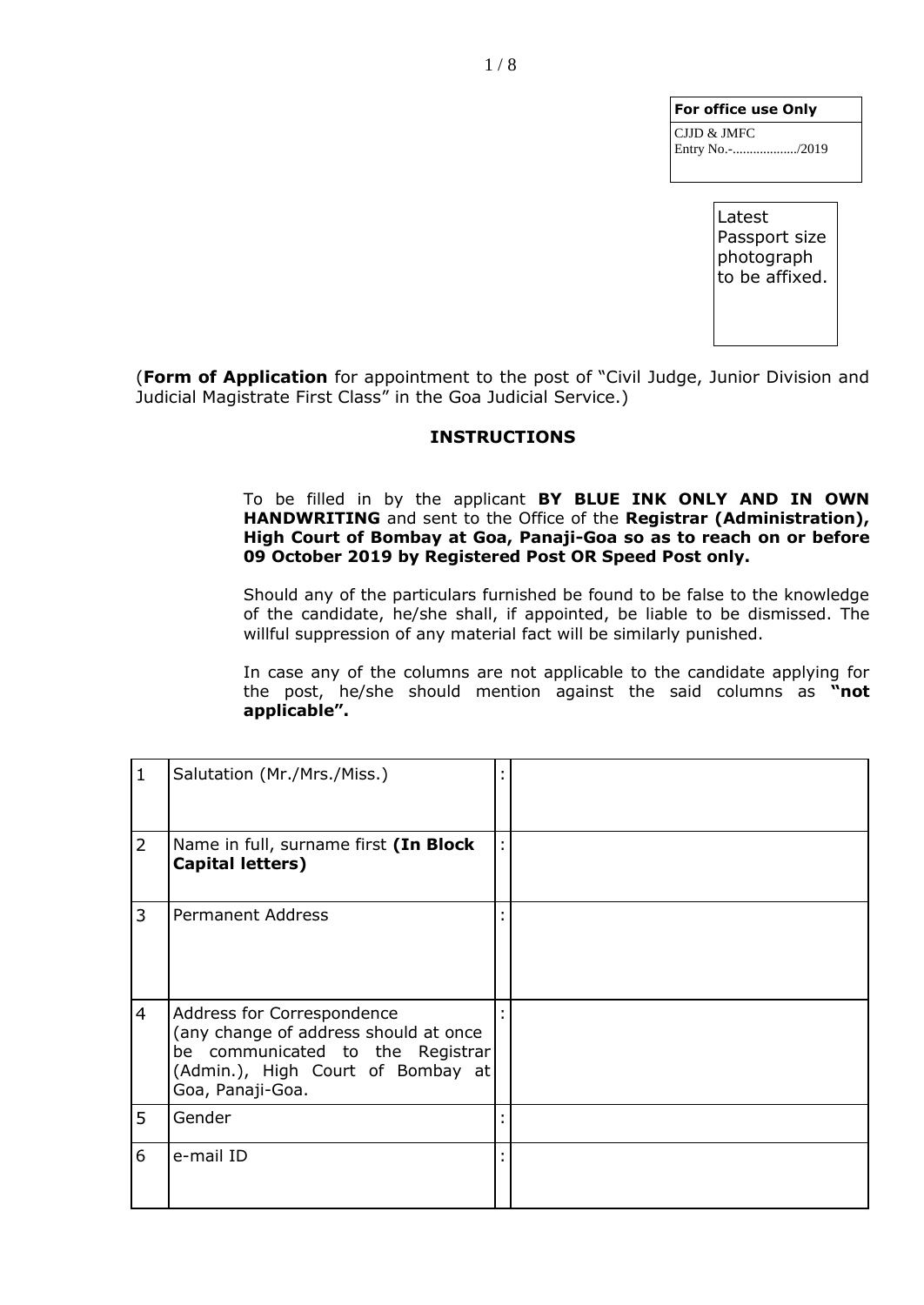| $\overline{7}$ |      |                   | Telephone and/or Mobile No.                                                                                                                          |   |  |
|----------------|------|-------------------|------------------------------------------------------------------------------------------------------------------------------------------------------|---|--|
| 8              |      |                   | Are you a citizen of India?                                                                                                                          |   |  |
| 9              | (a)  |                   | Date of birth                                                                                                                                        |   |  |
|                | (b)  | Age               | of:<br>the<br>date<br>(as<br>on<br>advertisement)                                                                                                    |   |  |
| 10             | Do   | you<br>belong to. | Scheduled<br>belong<br>to<br>Caste/Scheduled Tribe/Other Backward<br>Class recognised by Government? Give<br>the particulars as to which of them you |   |  |
|                | (i)  |                   | Caste Certificate No                                                                                                                                 |   |  |
|                | (ii) |                   | <b>Issuing District</b>                                                                                                                              |   |  |
| 11             |      | Place of birth    |                                                                                                                                                      |   |  |
|                |      |                   | (Village, Taluka, District and State)                                                                                                                |   |  |
| 12             |      | Nationality       |                                                                                                                                                      |   |  |
| 13             | (a)  |                   | Father's name                                                                                                                                        |   |  |
|                | (b)  |                   | Place of birth of father                                                                                                                             |   |  |
|                | (c)  |                   | Nationality of father                                                                                                                                |   |  |
| 14             |      |                   | Mother's Name                                                                                                                                        |   |  |
| 15             | (a)  |                   | <b>Marital Status</b>                                                                                                                                |   |  |
|                | (b)  |                   | If 'Married', Do you have-                                                                                                                           | t |  |
|                |      | (i)               | more than one wife living $(if)$ :<br>a male)?                                                                                                       |   |  |
|                |      | (ii)              | married<br>$having$ :<br>person<br>a<br>already a wife living (if a<br>female)?                                                                      |   |  |
|                |      | (iii)             | Name of husband/wife                                                                                                                                 |   |  |
| 16             | (a)  |                   | Number of children as on the date:<br>of advertisement                                                                                               |   |  |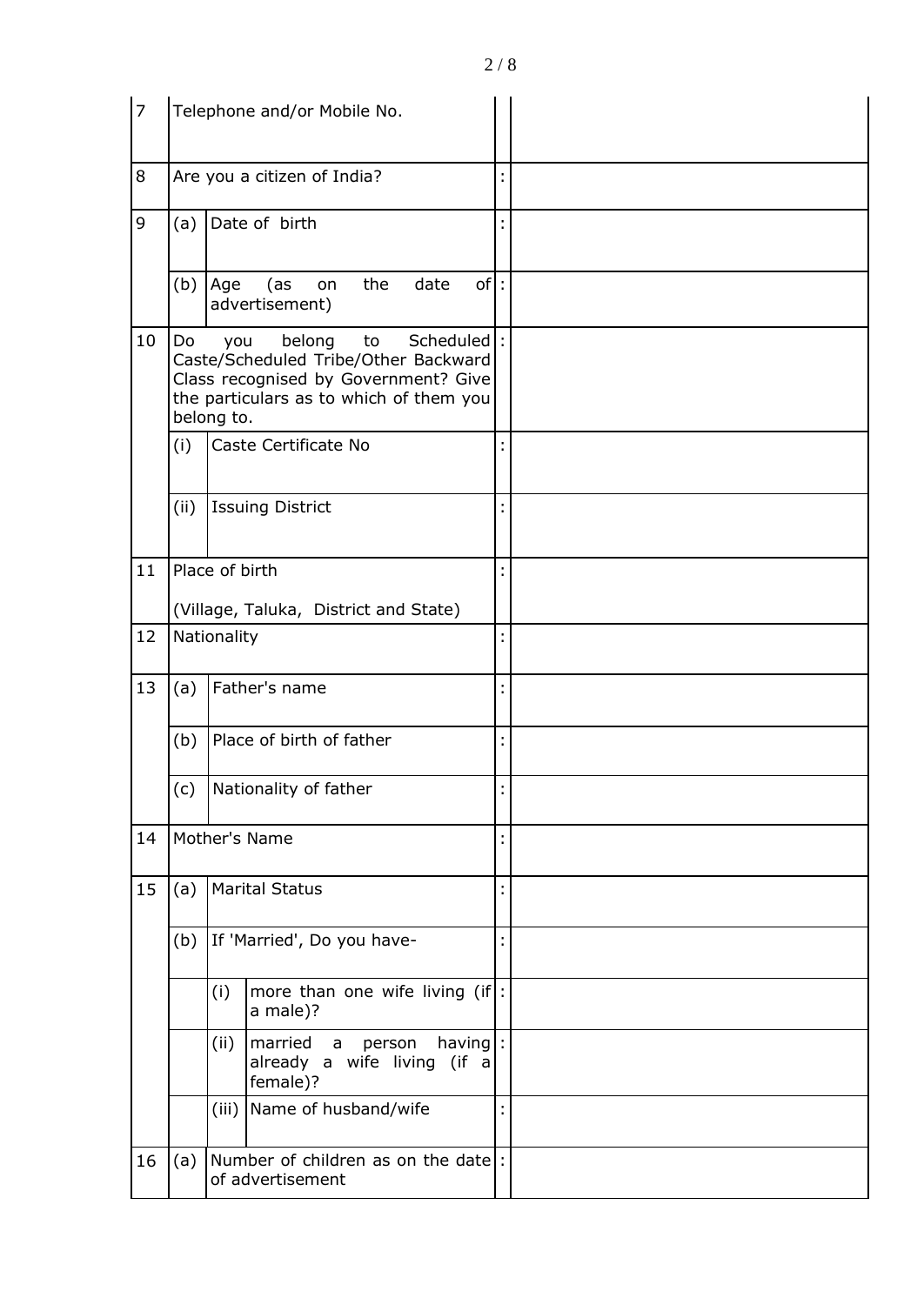|            | (b)                                                                                                                                                                                         | $\text{Name(s)}$ and date(s) of birth of:<br>the child/children                                                                                                                                                  |                    |                   |                  |                 |                    |
|------------|---------------------------------------------------------------------------------------------------------------------------------------------------------------------------------------------|------------------------------------------------------------------------------------------------------------------------------------------------------------------------------------------------------------------|--------------------|-------------------|------------------|-----------------|--------------------|
| 17         | written                                                                                                                                                                                     | Have you earlier appeared for<br>examination<br>for<br>appointment to the post of Civil Judge,<br>J.D. & J.M.F.C. If yes, give details.                                                                          | the :<br>the       |                   |                  |                 |                    |
| 18         | <b>Details of Educational Qualification</b>                                                                                                                                                 |                                                                                                                                                                                                                  |                    |                   |                  |                 |                    |
| Sr.<br>No. | Course/<br>Degree                                                                                                                                                                           | University                                                                                                                                                                                                       | Year of<br>passing | Marks<br>obtained | Maximum<br>marks | Class/<br>Grade | No. of<br>Attempts |
|            |                                                                                                                                                                                             |                                                                                                                                                                                                                  |                    |                   |                  |                 |                    |
|            |                                                                                                                                                                                             |                                                                                                                                                                                                                  |                    |                   |                  |                 |                    |
|            |                                                                                                                                                                                             |                                                                                                                                                                                                                  |                    |                   |                  |                 |                    |
|            |                                                                                                                                                                                             |                                                                                                                                                                                                                  |                    |                   |                  |                 |                    |
|            |                                                                                                                                                                                             | (Note: May attach additional sheets, if required)                                                                                                                                                                |                    |                   |                  |                 |                    |
|            |                                                                                                                                                                                             |                                                                                                                                                                                                                  |                    |                   |                  |                 |                    |
| 19         | Advocate<br>applicable).                                                                                                                                                                    | State whether you are enrolled as an $\mid$ :<br>and on what                                                                                                                                                     | date<br>(if)       |                   |                  |                 |                    |
| 20         | Give the names of the Courts in which!<br>and the Judges before whom you have<br>practiced most during last three years<br>in the prescribed Form (Format II of<br>Detailed Advertisement). |                                                                                                                                                                                                                  |                    |                   |                  |                 |                    |
| 21         | Advertisement).                                                                                                                                                                             | State full particulars of your practice as :<br>an Advocate i.e. number of matters,<br>nature of litigations, the total duration<br>of the practice, etc. in the prescribed<br>Form (Format III & IV of Detailed |                    |                   |                  |                 |                    |
| 22         | any).                                                                                                                                                                                       | State the amount of your professional :<br>earnings during the last three years<br>and submit the copies of I.T. returns<br>filed by you for the last three years (if                                            |                    |                   |                  |                 |                    |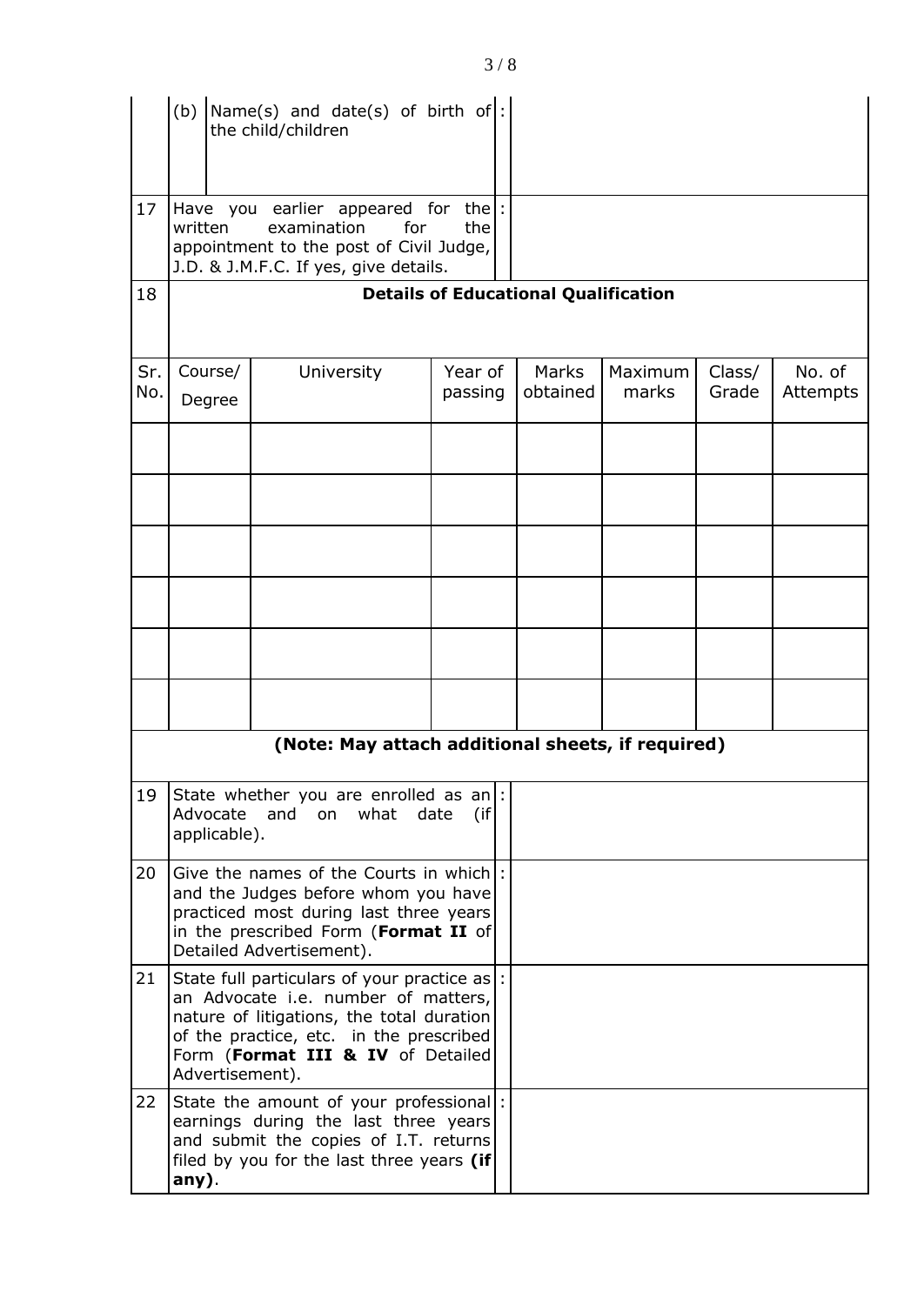| 23         |                                                                                                                                                                                                                                                                                                    | State whether you are a<br>Additional<br>Prosecutor<br><b>or</b><br>Prosecutor<br>Assistant<br>or<br>Prosecutor or Government Advocate. If<br>yes, state details of service.                                                                                                                                                                                                                                                                                                                                                                                                                                                                                                         | Public:<br>Public<br>Public |            |             |                |
|------------|----------------------------------------------------------------------------------------------------------------------------------------------------------------------------------------------------------------------------------------------------------------------------------------------------|--------------------------------------------------------------------------------------------------------------------------------------------------------------------------------------------------------------------------------------------------------------------------------------------------------------------------------------------------------------------------------------------------------------------------------------------------------------------------------------------------------------------------------------------------------------------------------------------------------------------------------------------------------------------------------------|-----------------------------|------------|-------------|----------------|
| 24         |                                                                                                                                                                                                                                                                                                    | State whether you are in Government :<br>service and salaried employee/Officer<br>of the Government or otherwise. If yes,<br>state details of service.                                                                                                                                                                                                                                                                                                                                                                                                                                                                                                                               |                             |            |             |                |
| 25         |                                                                                                                                                                                                                                                                                                    | Whether you are claiming the eligibility  :<br>as Fresh Law Graduate?                                                                                                                                                                                                                                                                                                                                                                                                                                                                                                                                                                                                                |                             |            |             |                |
| 26         | in                                                                                                                                                                                                                                                                                                 | State whether you are a member of:<br>ministerial staff of the High Court or of<br>Courts subordinate thereto; or the<br>Office of the Government Pleader<br>attached<br>those<br>to<br>Courts<br>Superintendent in the High Court of<br>Bombay at Panaji or in the Courts<br>subordinate thereto in Goa and holding<br>a Degree in Law or Sub-Registrar or<br>District Registrar in Goa and holding a<br>Degree in Law or Legal Assistant in the<br>Law Department of the Government of<br>Goa or Superintendent (Legal/Drafting)<br>Law<br>Department of the<br>the<br>Government of Goa, for not less than 5<br>years in the post or posts. State<br>particulars of your service. | or                          |            |             |                |
| 27         |                                                                                                                                                                                                                                                                                                    | What is your mother-tongue?                                                                                                                                                                                                                                                                                                                                                                                                                                                                                                                                                                                                                                                          |                             |            |             |                |
|            |                                                                                                                                                                                                                                                                                                    | a) $ $ Are you able to speak, read & $ $ :<br>Konkani and<br>write<br>translate with clarity and ease<br>Konkani into English and vice<br>versa?                                                                                                                                                                                                                                                                                                                                                                                                                                                                                                                                     | able to                     |            |             |                |
|            | b)                                                                                                                                                                                                                                                                                                 | Are you able to speak, read $\&$ :<br>Marathi and<br>write<br>translate with clarity and ease<br>Marathi into English and vice<br>versa?                                                                                                                                                                                                                                                                                                                                                                                                                                                                                                                                             | able to                     |            |             |                |
| 28         |                                                                                                                                                                                                                                                                                                    | Choice of medium of final written :<br>examination of Paper I & II.<br>(English/Konkani/Marathi)                                                                                                                                                                                                                                                                                                                                                                                                                                                                                                                                                                                     |                             |            |             |                |
| 29         | Give below the details of two referees, who should be responsible persons,<br>unconnected with your school, University and not related to you, testifying your<br>character as per Format I of detailed Advertisement. (To be issued on or after the<br>date of publication of the advertisement). |                                                                                                                                                                                                                                                                                                                                                                                                                                                                                                                                                                                                                                                                                      |                             |            |             |                |
| Sr.<br>No. |                                                                                                                                                                                                                                                                                                    | Name                                                                                                                                                                                                                                                                                                                                                                                                                                                                                                                                                                                                                                                                                 |                             | Profession | Contact No. | Postal Address |
|            |                                                                                                                                                                                                                                                                                                    |                                                                                                                                                                                                                                                                                                                                                                                                                                                                                                                                                                                                                                                                                      |                             |            |             |                |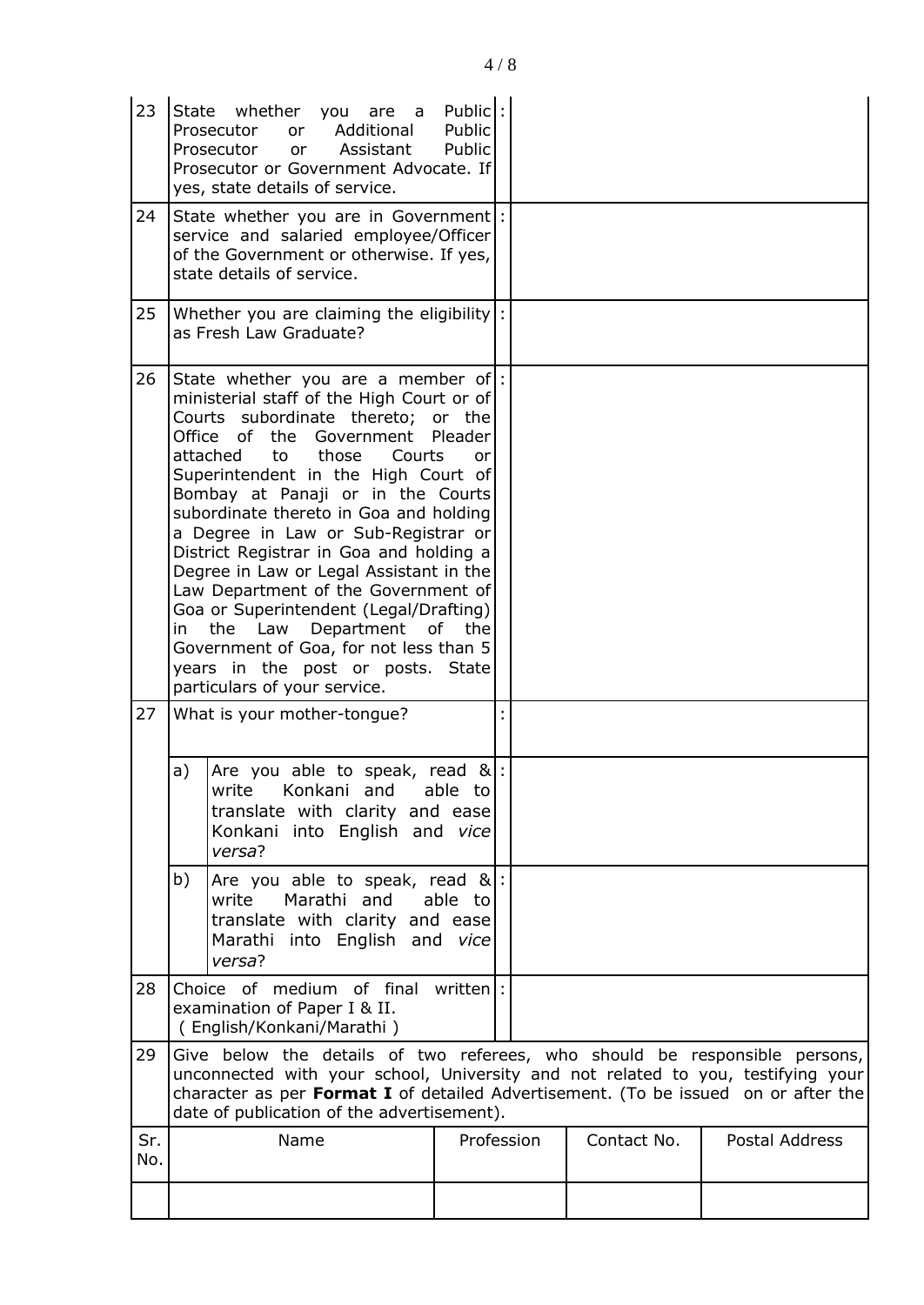| 30 | Are you physically fit for service in any  :<br>part of the Goa State?                                                                                                                                                                                                                                                                                                                   |  |
|----|------------------------------------------------------------------------------------------------------------------------------------------------------------------------------------------------------------------------------------------------------------------------------------------------------------------------------------------------------------------------------------------|--|
| 31 | free<br>from<br>$pecuniary$ :<br>Are<br>you<br>embarrassments?                                                                                                                                                                                                                                                                                                                           |  |
| 32 | Whether you have been compulsorily  :<br>retired, removed or dismissed from<br>Judicial Service or from service in<br>Government or Statutory or Local<br>Authority or failed to /could<br>not<br>successfully complete probation period<br>in Judicial Service on any post, or in<br>Government or Statutory or Local<br>Authority.                                                     |  |
| 33 | Whether you are facing any disciplinary :<br>action from the Bar Council of India or<br>Bar Council of Maharashtra and Goa or<br>any Bar Association or any other<br>professional body. If yes, give the<br>details.                                                                                                                                                                     |  |
| 34 | Are you facing any criminal prosecution :<br>in any Court of Law? If yes, give the<br>details.                                                                                                                                                                                                                                                                                           |  |
| 35 | Whether you have been ever convicted :<br>by any Criminal Court of any offence or<br>an offence involving moral turpitude or<br>have been permanently debarred or<br>disqualified by the High Court or the<br>Union Public Service Commission or<br>any State Public Service Commission<br>from appearing for examinations or<br>selections conducted by it? If yes give<br>the details. |  |
| 36 | Details of payment                                                                                                                                                                                                                                                                                                                                                                       |  |
|    | e-Challan No.<br>(i)                                                                                                                                                                                                                                                                                                                                                                     |  |
|    | (ii)<br>Date                                                                                                                                                                                                                                                                                                                                                                             |  |
|    | (iii)<br>Amount                                                                                                                                                                                                                                                                                                                                                                          |  |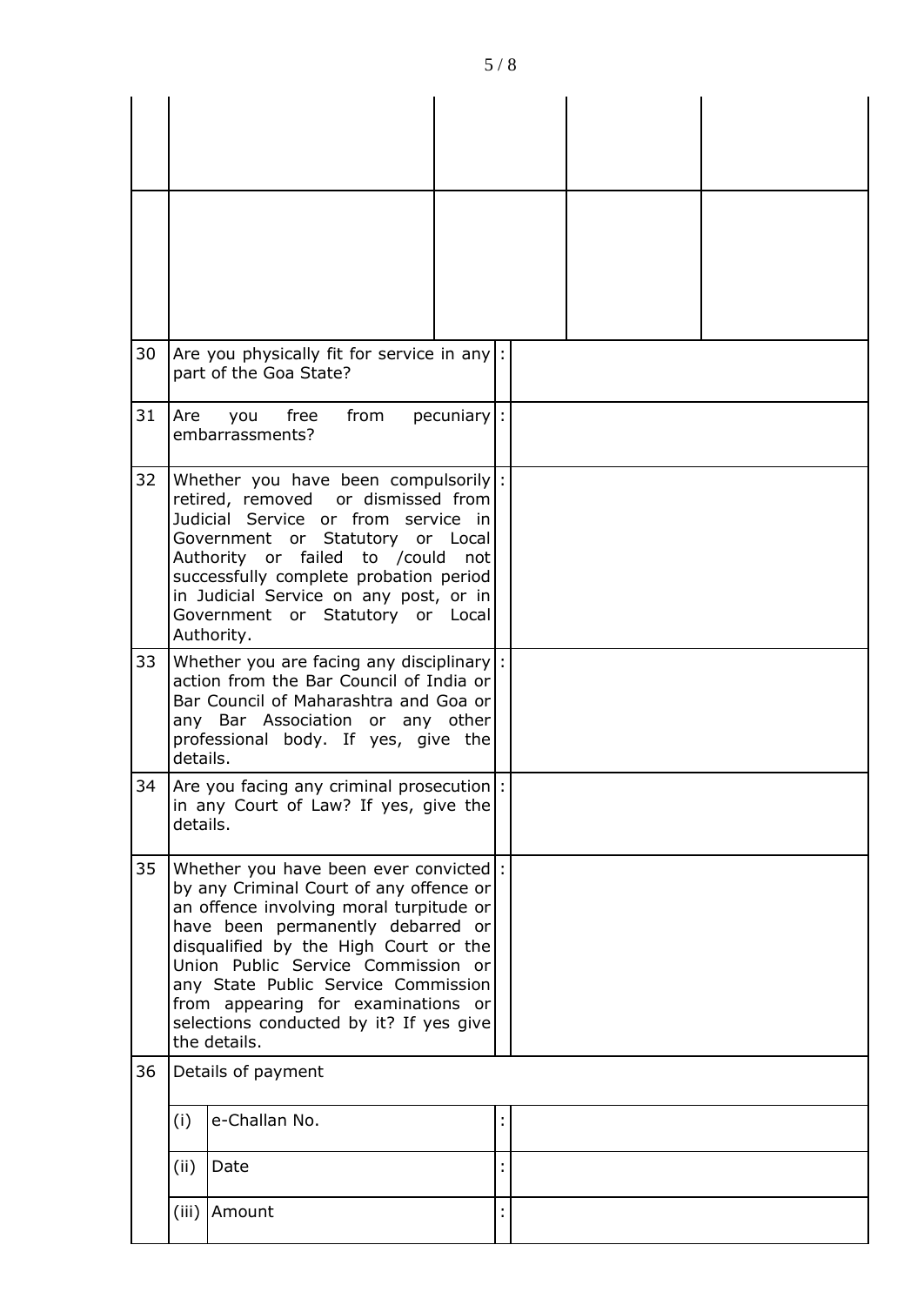|  | 37 List of enclosures/documents |  |  |
|--|---------------------------------|--|--|
|--|---------------------------------|--|--|

Place -<br>Date -

Signature of the Applicant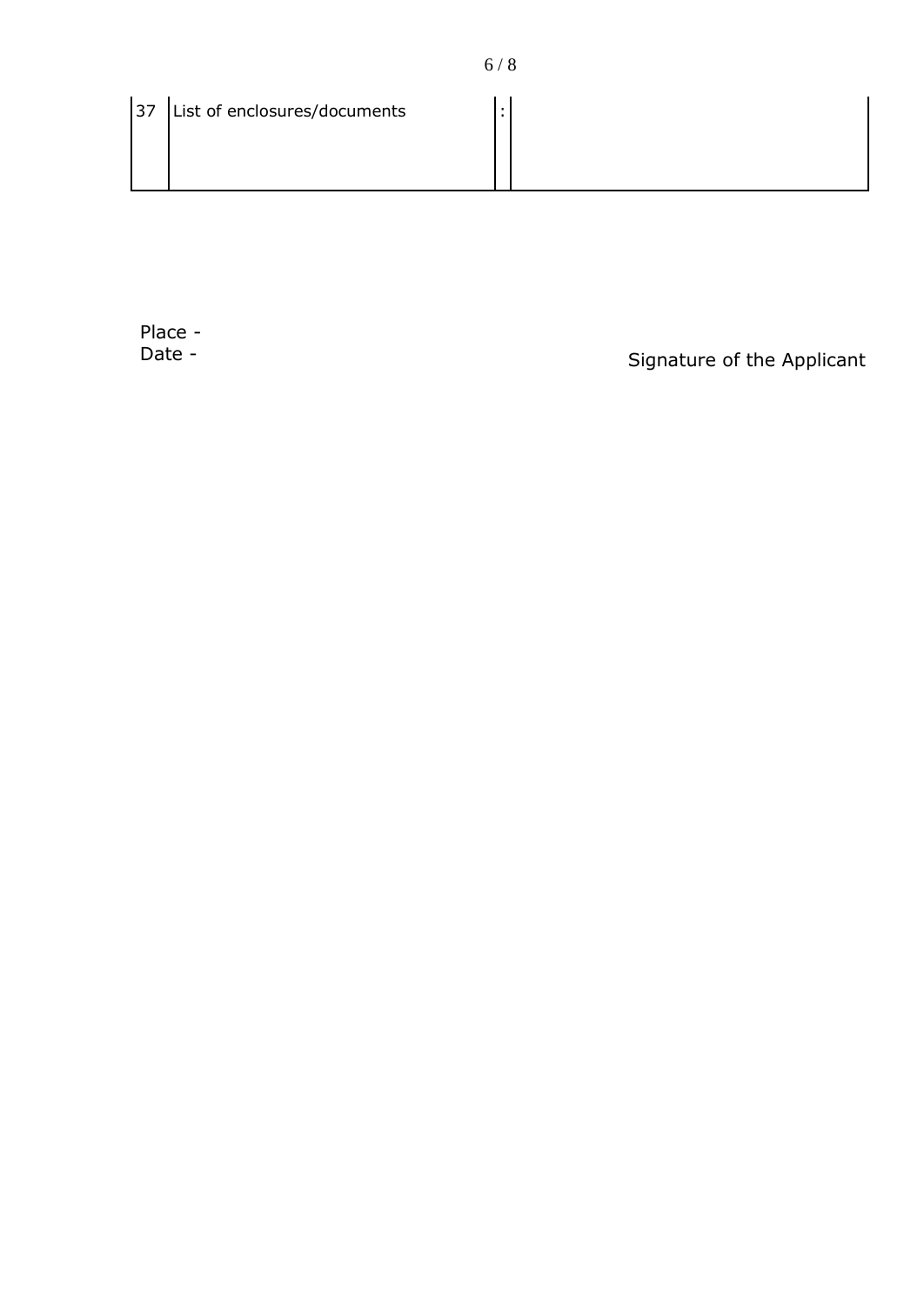## **D E C L A R A T I O N - I**

 I, the applicant Mr./Mrs./Miss. \_\_\_\_\_\_\_\_\_\_\_\_\_\_\_\_\_\_\_\_\_\_\_\_\_\_\_\_\_\_do hereby solemnly affirm that all the details filled up in the application are true and correct as per my knowledge. **I am fully aware of the fact** that, if any information is found to be false/incorrect, I will be liable to be disqualified from the process of selection and if selected/appointed, my services would be liable to be terminated without any notice.

Place -

Date - Signature of the Applicant